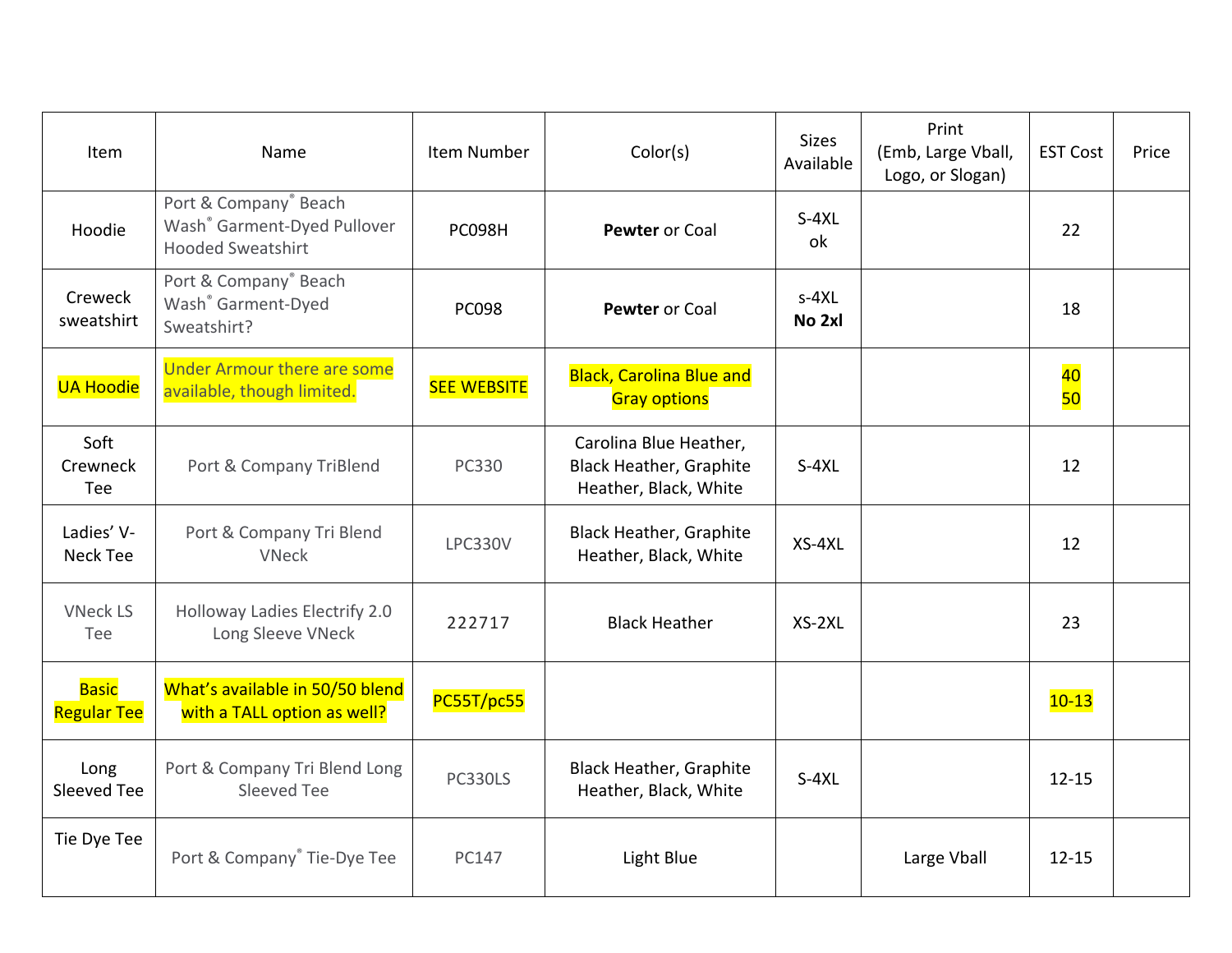| Sweatpants                | Gildan DryBlend Open Bottom(<br>w Pockets)                                                                                | 12300                                | <b>Black or Gray</b>                              | $S-2XL$                 |              | 23        |  |
|---------------------------|---------------------------------------------------------------------------------------------------------------------------|--------------------------------------|---------------------------------------------------|-------------------------|--------------|-----------|--|
| <b>Baseball Cap</b>       | New Era Adjustable Structured<br>Cap                                                                                      | <b>NE200</b>                         | <b>Black or White</b>                             | n/a                     | ??           |           |  |
| <b>Winter Hat</b>         | <b>HOLLOWAY SPIRIT POM</b><br><b>BEANIE</b>                                                                               | 223815                               | <b>Black/Heather Gray/White</b><br><b>Stripes</b> |                         | Embroider    |           |  |
| Pullover<br>(lightweight) | Converge 1/2 Zip with pockets                                                                                             | 222565 (M)<br>222765 (W)             | <b>Black</b>                                      | $XS-4XL$                | emb          | 36        |  |
| Fleece<br>Pullover        |                                                                                                                           | Dt6106                               | charcoal                                          |                         | emb          | 24        |  |
| Fleece<br>Pullover        | Port Authority Camp Fleece<br>Snap Pullover w Pockets                                                                     | F140                                 | Deep Black or Gray Steel                          | XS-4XL                  | Embroider    | 48        |  |
| Zip Jacket                | Digistripe Full Zip jacket with<br>Zip Pockets                                                                            | L231/F231                            | Black (it's a dark gray)                          | XS-4XL                  | emb          | 44        |  |
| Flannel<br>Pants          | District <sup>®</sup> Flannel Plaid Pant                                                                                  | DT1800                               | <b>Black</b>                                      | $XS-4XL$                | print        | 23        |  |
| WarmUp<br><b>Shirt</b>    | <b>Short Sleeved, Performance</b><br>material? Need artsy ball logo<br>on Front, Name & Number on<br>back - Momentum Tee? | Style #<br>222818 or<br><b>ST350</b> | White                                             | <b>Y &amp;</b><br>Adult | <b>PRINT</b> | $13 - 15$ |  |